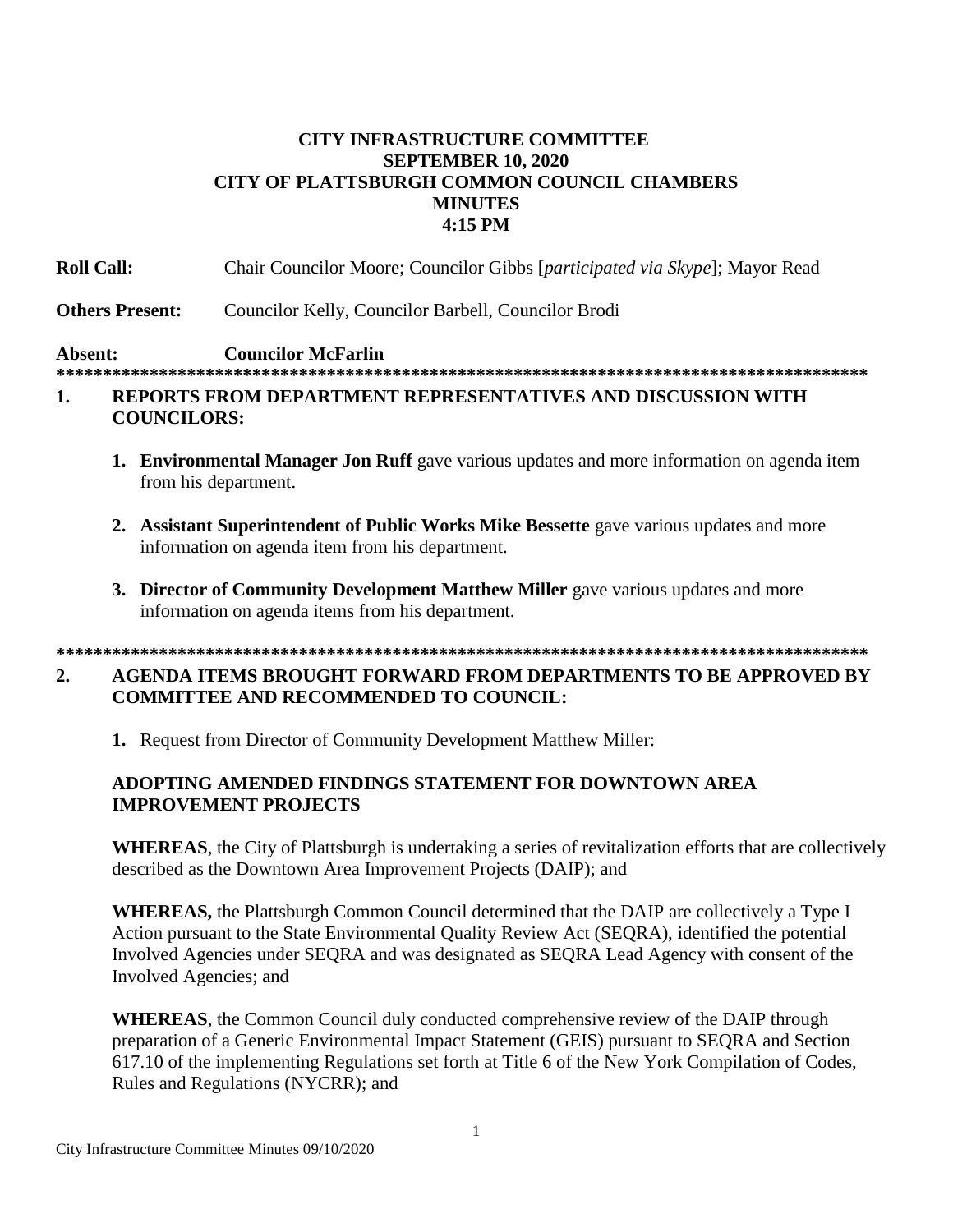**WHEREAS, t**he Common Council adopted a SEQRA Statement of Findings, including the specific findings and certifications required by the SEQRA Regulations at 6 NYCRR Section 617.11(d), on February 20, 2020, and authorized and directed the City Clerk to file the Statement of Findings as required by SEQRA; and

**WHEREAS,** subsequent to the Common Council's adoption of the Statement of Findings, detailed plans for one component of the DAIP, the Durkee Lot Mixed-Use Development (DLMUD), were presented to the City of Plattsburgh Planning Board and the Zoning Board of Appeals seeking required approvals; and

**WHEREAS,** in response to feedback from both of these Boards, the project sponsor refined and revised the DLMUD plans; and

**WHEREAS,** the proposed changes were deemed to be sufficiently substantial by the Common Council to require preparation of an Amendment to the Statement of Findings; and

**WHEREAS**, an Amendment to the Statement of Findings has been prepared to reflect analysis of these modifications; and

**WHEREAS**, the proposed Amendment has been reviewed by the Common Council;

# **NOW, THEREFORE, BE IT RESOLVED AS FOLLOWS:**

**1.** The Common Council hereby adopts the Amendment to the Statementof Findings and ratifies and affirms the specific findings and certifications required by the SEQRA Regulations at 6 NYCRR Section 617.11(d).

**2.** The City Clerk is authorized and directed to file the Amendment tothe Statement of Findings as required by the SEQRA Regulations.

- **2.** Request from Environmental Manager Jon Ruff that the Common Council agrees to and authorizes entering into an agreement with HydroSource Associates based on their August 17, 2020 proposal at an estimated amount of \$125,000.
- **3.** Request from Councilor Barbell:

AUTHORIZING THE FORMATION OF THE PLATTSBURGH PROGRESS LOCAL DEVELOPMENT CORPORATION (THE "CORPORATION"), APPROVING A FORM OF CERTIFICATE OF INCORPORATION FOR THE CORPORATION, APPOINTING THE INITIAL DIRECTORS OF THE CORPORATION, AND AUTHORIZING THE CORPORATION TO PERFORM ESSENTIAL GOVERNMENTAL FUNCTIONS INCLUDING ACTIVITIES ASSOCIATED WITH JOB CREATION AND THE PROMOTION OF COMMUNITY AND ECONOMIC DEVELOPMENT INITIATIVES.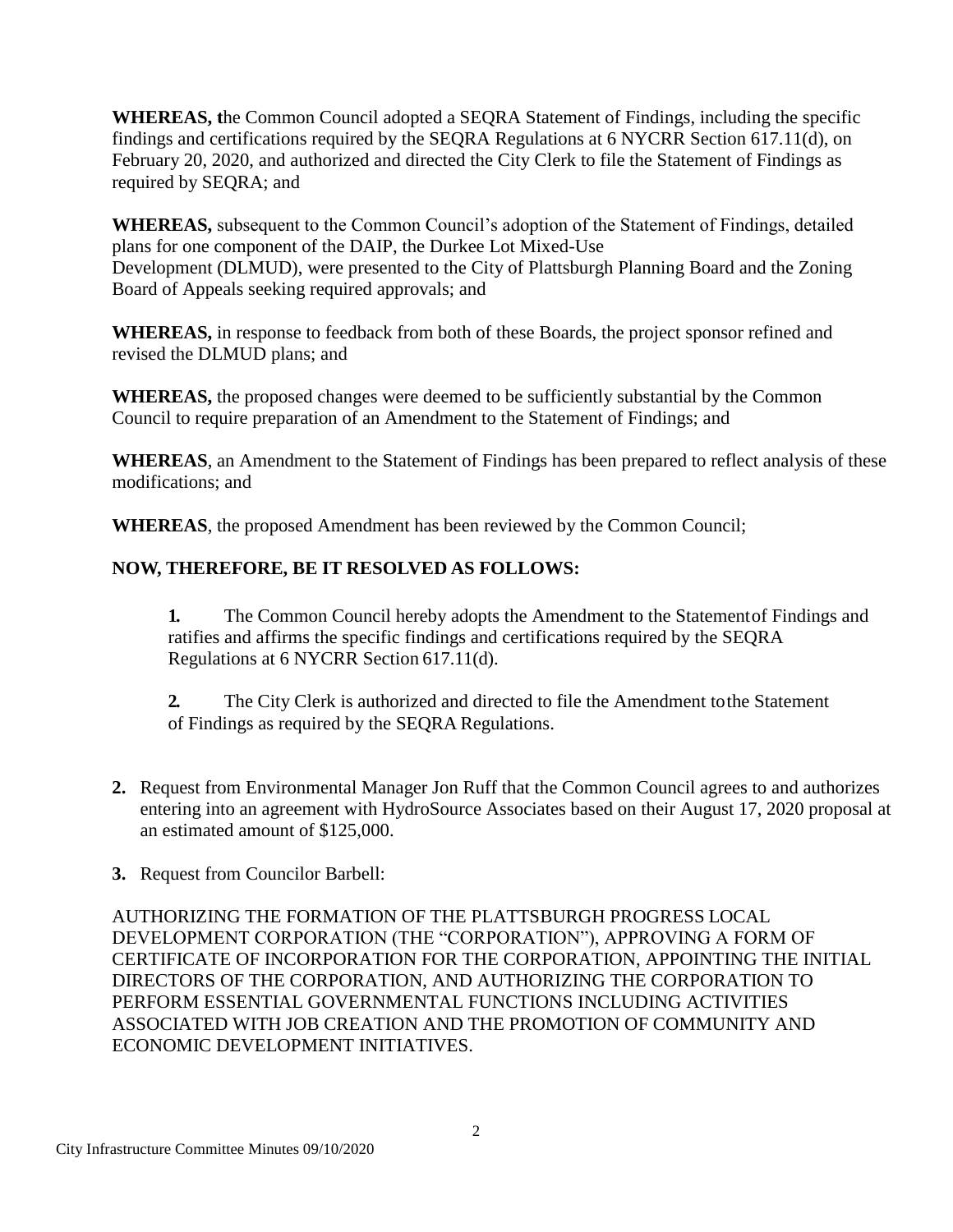WHEREAS, it is the policy of the State of New York to promote the economic welfare and prosperity of its inhabitants and to actively promote, attract, encourage, and develop economically sound commerce and industry; and

WHEREAS, the City of Plattsburgh (the "City") is tasked with the responsibility to promote the health, safety and general welfare of the residents of the City by among other things preventing unemployment and economic deterioration including by increasing and maintaining employment opportunities and attracting and sustaining economically sound commerce; and

WHEREAS, it is essential for the City to support the operations and activities of both for-profit and notfor-profit entities and corporations within the City in furtherance of both job creation and retention opportunities within the City; and

WHEREAS, Section 1411 of the Not-For-Profit Corporation Law of the State of New York (the "LDC Act") authorizes the establishment of not-for-profit local development corporations operated exclusively for the charitable or public purposes of relieving and reducing unemployment, promoting and providing for additional and maximum employment, bettering and maintaining job opportunities, instructing or training individuals to improve or develop their capabilities for such jobs, and lessening the burdens of government and acting in the public interest; and

WHEREAS, in furtherance of the foregoing, the City desires to establish the new local development corporation pursuant to the LDC Act to undertake certain projects and initiatives for the benefit of and to relieve the burdens of the City, including, but not limited to undertaking certain local development projects, financings through the issuance of tax exempt and taxable bonds, notes and other instruments for the benefit of both for-profit and not-for-profit entities and corporations located within the City; and

WHEREAS, a proposed certificate of incorporation (the "Certificate of Incorporation", a copy of which is attached hereto as Exhibit A for the establishment of PLATTSBURGH PROGRESS LDC (the "Corporation") pursuant to the LDC Act has been prepared for review by this Common Council; and

WHEREAS, in furtherance of the foregoing public purposes and the LDC Act, this Common Council desires to establish the Corporation to undertake the purposes and powers as set forth within the LDC Act, including (1) to construct, acquire, rehabilitate and improve for use by others industrial or manufacturing plants in the territory in which its operations are principally to be conducted, (2) to assist financially in such construction, acquisition, rehabilitation and improvement, to maintain such plants for others in such territory, (3) to disseminate information and furnish advice, technical assistance and liaison with federal, state and local authorities with respect thereto, (4) to acquire by purchase, lease, gift, bequest, devise or otherwise real or personal property or interests therein, (5) to borrow money and to issue negotiable bonds, notes and other obligations therefor, and (6) to sell, lease, mortgage or otherwise dispose of or encumber any such plants or any of its real or personal property or any interest therein upon such terms as it may determine to be suitable; and

WHEREAS, to accomplish the purposes and powers as set forth within the LDC Act and Certificate of Incorporation, including relieving the burdens of the City and the undertaking of projects for the benefit of both for-profit and not-for-profit entities and corporations in furtherance of their access to costeffective capital for projects that enhance, create and preserve employment opportunities for residents of the City, this Common Council desires to task the Corporation with such burdens and responsibilities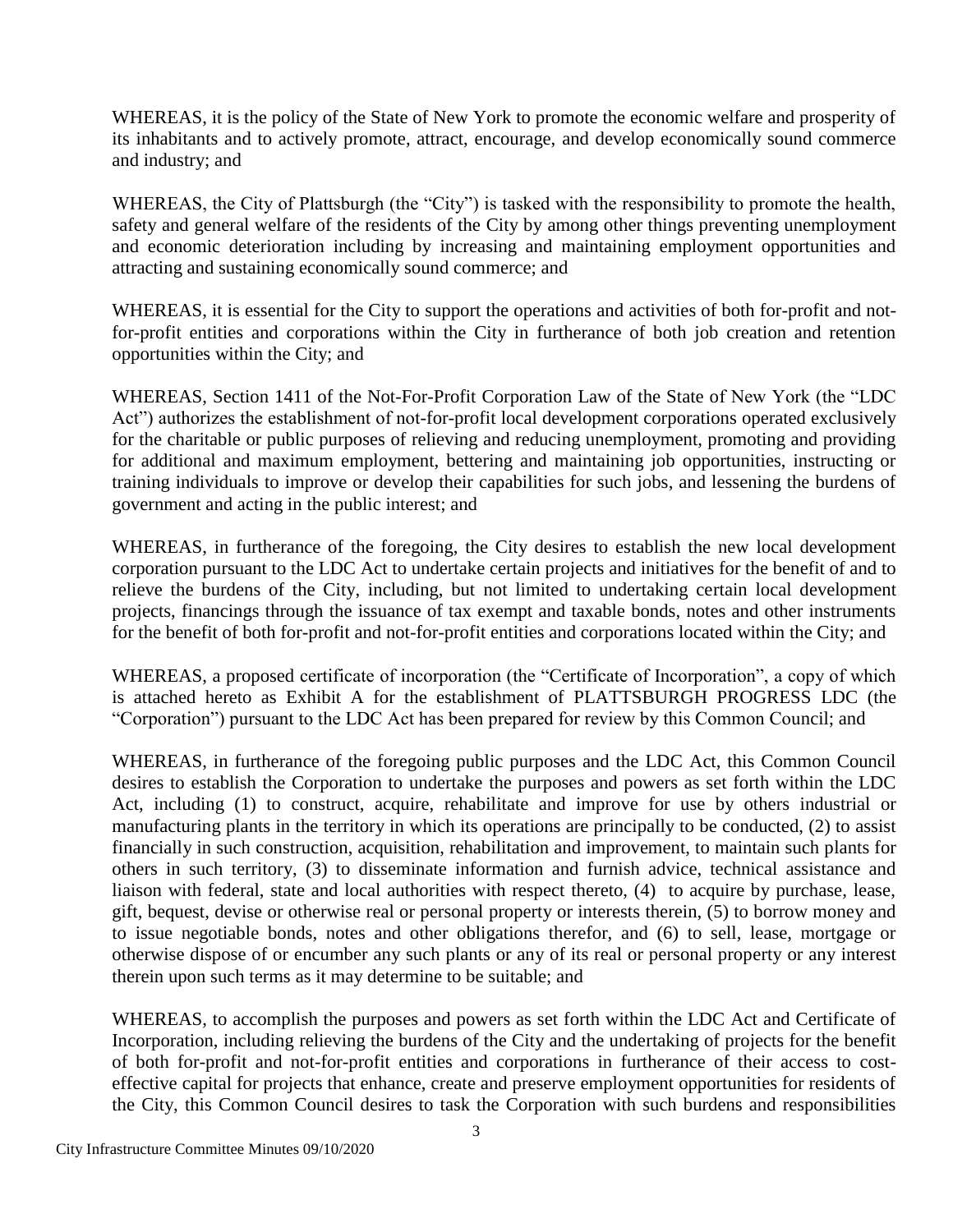and authorizes the Corporation, once established, to issue bonds on behalf of the City for such purposes pursuant to and in accordance with applicable provisions of the Internal Revenue Code (the "Code");

## NOW, THEREFORE, BE IT

RESOLVED, that the City hereby authorizes the establishment of the City of Plattsburgh LDC pursuant to the LDC Act. The Mayor is hereby authorized to execute and cause the filing of the Certificate of Incorporation in substantially the form attached hereto as Exhibit A, with such changes, modifications, variations, omissions and insertions as may be approved by the Mayor in consultation with the City Attorney; and be it further

RESOLVED, that the City, acting by and through this Common Council, shall serve as the sole member of the Corporation. In furtherance of same, this Common Council hereby approves the appointment of the following individuals to serve as the initial Directors of the Corporation:

- 1. Timothy McCormick
- 2. Robert C. Smith
- 3. Jerry Rosenbaum

### And be it further

RESOLVED, that the Corporation is hereby designated as an on behalf of issuer of the City for the purposes of issuing bonds, notes and other instruments with authority to exercise on the City's behalf all lawful powers as may be deemed necessary to accomplish its public purposes including to enhance, create and preserve employment opportunities for residents of the City, such purposes and powers to include, but not be limited to, those powers contained within the LDC Act and the Certificate of Incorporation, with the power to issue tax exempt and taxable bonds, notes, or other instruments on behalf of the City in furtherance of its purposes, provided however that any obligations issued by the Corporation shall never be a debt of the State of New York, the City or any political subdivision thereof (other than Corporation) and neither the State of New York, the City or any political subdivision thereof (other than Corporation) shall be liable thereon; and be it further

RESOLVED, that this Common Council hereby authorizes the City to covenant and agree with the Corporation in any transaction undertaken by the Corporation in furtherance of the LDC Act, the Certificate of Incorporation, and any initiatives described herein, and for the benefit of the Corporation and the holders from time to time of any bonds, notes or other instruments or other securities (hereinafter collectively, the "Securities") issued by the Corporation that the City will not limit or alter the rights of the Corporation to fulfill the terms of its agreements with the holders of the Securities or in any way impair the rights and remedies of such holders of the security for the Securities until the Securities, together with the interest due thereon or payable in respect thereof and all costs and expenses in connection with any actions or proceeding by or on behalf of such holders, are fully met and discharged. Authorized representatives of the City are hereby granted the power to make such a covenant to and agreement with the Corporation and to take any and all actions necessary or desirable to cause such covenant and agreement to be made or enforced. The Corporation is hereby authorized to assign to or for the benefit of the holders of its Securities any covenant or agreement made by the City pursuant to the foregoing provisions; and be it further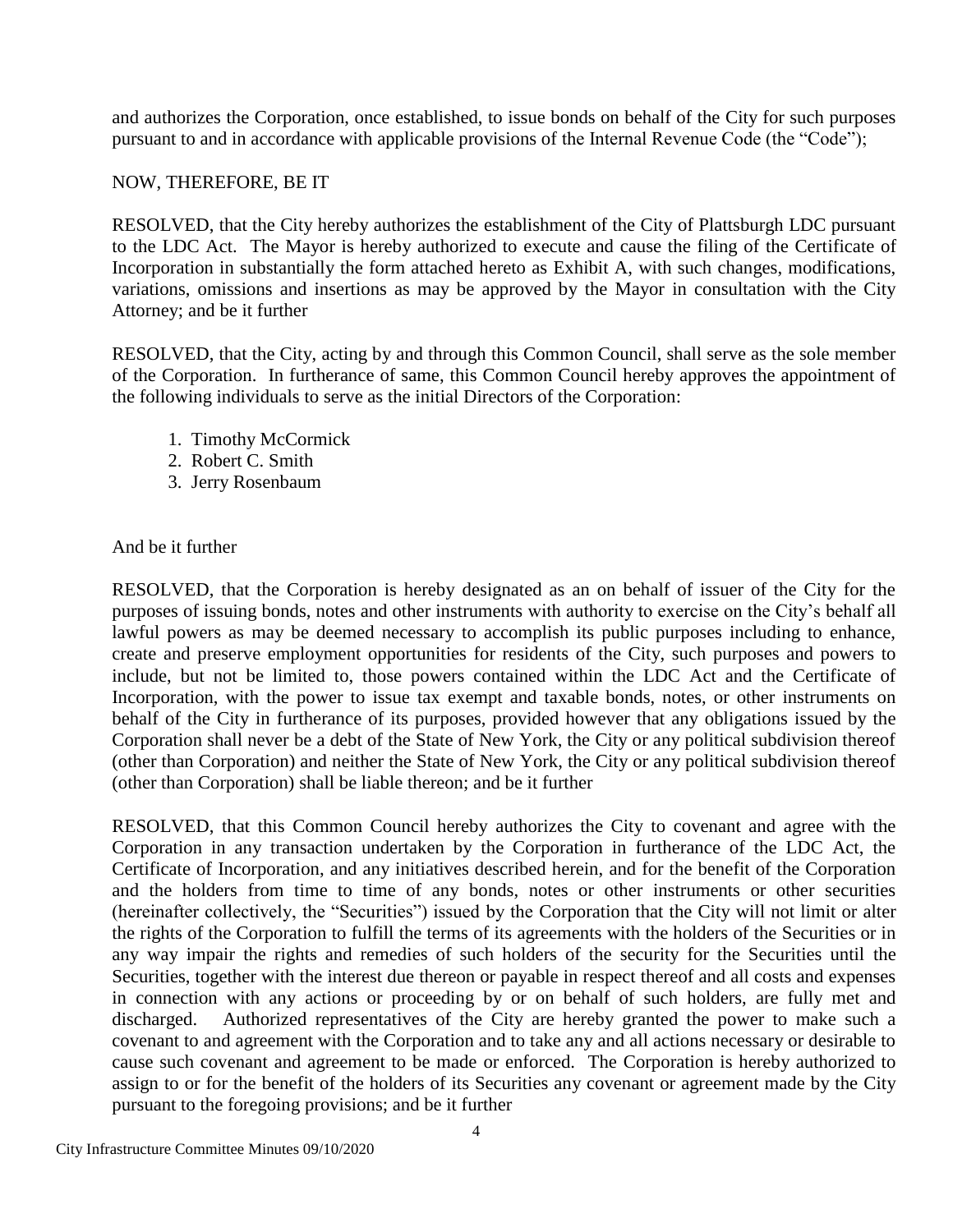RESOLVED, that this resolution shall take effect immediately.

**4.** Request from Councilor Barbell:

Whereas, the Plattsburgh Finance Department handles collection of City Utility Service payments for both the Municipal Lighting and the Water and Sewer and Refuse Departments.

Whereas, the Finance Department has 13,798 current utility services (water, sewer, electricity, refuse) customer accounts that require collection of payments; and,

Whereas, the Finance Department has implemented a no-fee autopay and recurring payments system to remove the monthly bill directly from customer bank accounts on the bill due date, has implemented online payments by one-time direct debit for an \$.80 fee and credit card payments for a \$1.00 or 2.25% fee (whichever is more), and permits customers to send payment checks directly to the payments provider % City of Plattsburgh, Department of Finance, PO Box 5641, Hicksville, NY 11802-5641, and,

Whereas, all these methods of payments are industry standard and state-of-the-art and are all designed to reduce the number of in-person bill transactions required to be processed by department staff;

Therefore, It is Resolved: That, as of January 1, 2021,

- in person utility payments will no longer be paid at the finance department office;
- the Drop Box on Trinity Park will be closed; and,
- Customers who send checks for payment to the city finance department must mail check payments to % City of Plattsburgh, Department of Finance, PO Box 5641, Hicksville, NY, 11802-5641 and include the utility bill coupon to be successfully processed.

Be It Further Resolved that customers may continue to use the following options to make utility bill payments:

- No processing fee auto-pay or recurring automatic receipt of your payment that will be deducted directly from customer bank account on the bill due date each month, or direct mail to the address on a customer's utility bill return envelope - City of Plattsburgh, Department of Finance, PO Box 5641, Hicksville, NY, 11802-5641
- Online processing Fee-based payments by e-Check debit to a customer's bank account for a fee of \$0.80 or credit card payments online for a fee of \$1.00 or 2.25% of utility bill, whichever is more

And, Be It Further Resolved that, the finance Department will coordinate with the Municipal Lighting and Water and Sewer and Refuse Departments to mail with the next Utility Services Bill, a flyer that will notify all customers about the elimination of in person payments, removal of the drop box and direct customers to the city web site to learn about and access alternative payment methods. The Departments will also provide a telephone contact to answer questions and assist with accessing alternative payment methods.